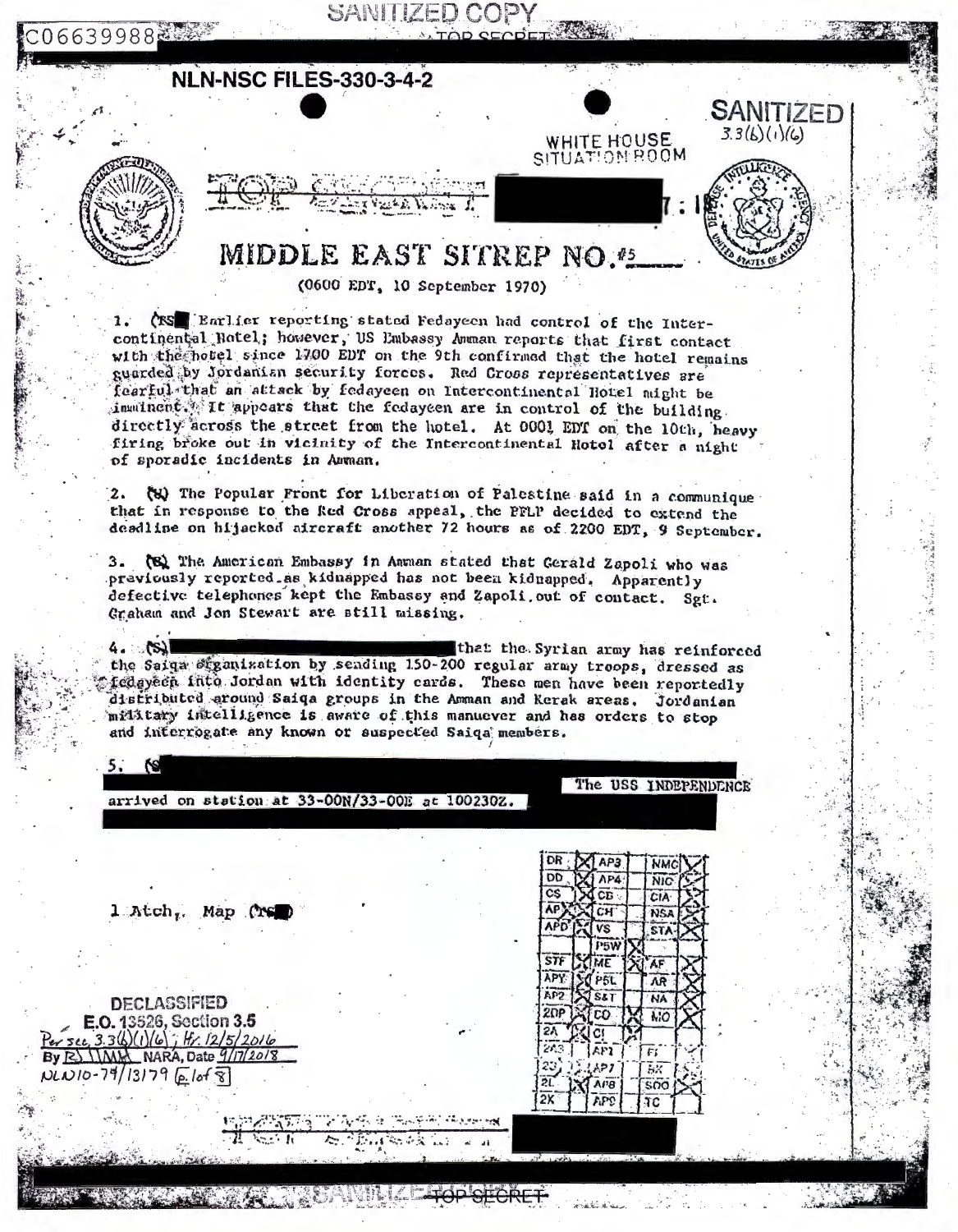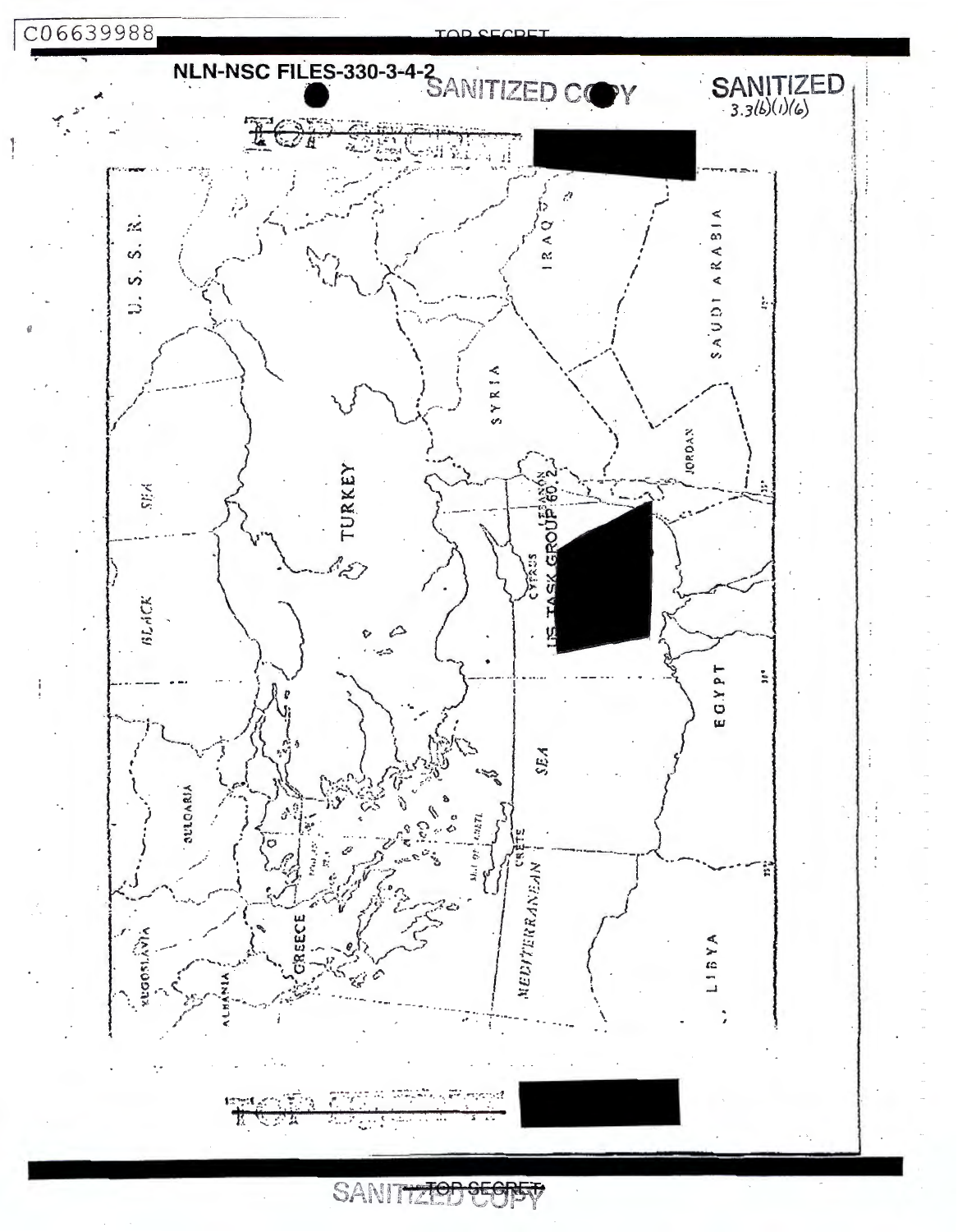06639988

## SANLUZ FLAGOPY **NLN-NSC FILES-330-3-4-2**



 $2.$ 

3.

 $3.3(6)(1)(6)$ NG FOREIGN DISSFM MIDDLE EAST SITREP NO. 44 (2200 EDT. 9 September 1970) 1. (S) The fedayeen have informed Red Cross representative Rochat: that in case of any foreign military action on Jordanian territory, they will immediately blow up all three hijacked aircraft at Dawson's Field with all occupants. Rochat appeared pessimistic and anticipated that negotiations could carry on for a period of "several weeks." (TS The US Embassy in Amman reported conditions were relatively quiet as of 1430 EDT. Power had been restored at the Intercontinental Hotel and the morale of guests who were using the dining room and lobby was reported to be reasonably good.  $An$ embassy officer relayed the report to Rochat who did not feel this would materially affect the safety of occupants for the remainder of the night. Some 60 to 70 per cent of the private business/missionary community and wives of third country nationals had been contacted by the embassy and there were no injuries reported among local American residents.  $3.3(b)(1)$ a high level Fatah official remarked on 7 September that it had been decided to hijack one aircraft each day subsequent, apparently, to the hijacking of the four on the 6th. The Palestine Liberation Organization. meanwhile, complained to the UAR today that the Ethiopian Airlines plane on which its delegation was due to fly to Zambia to attend a conference of non-aligned nations would not accept them. Airport officials then prevented them from leaving the transit lounge to book on another flight. Cairo also closed its International Airport temporarily to all traffic during the hijacking of the BOAC transport to Jordan. Runways were

SANITIZED

72040L

THO FOREFOR SHOSEN

.4. (b) British, Swiss, and West German diplomats assured Tel Aviv today that their governments were insisting that all hostages be released at the same time. Israeli public opinion, meanwhile, appeared to be increasingly angry at Amman's impotence to secure the release of the hijacked passengers.

blockaded to prevent that aircraft's landing there.

(S/NER) There have been no significant changes in the disposition of Soviet ships in the Mediterranean.

**FOP SECRI** 

**SANITIZED COPY**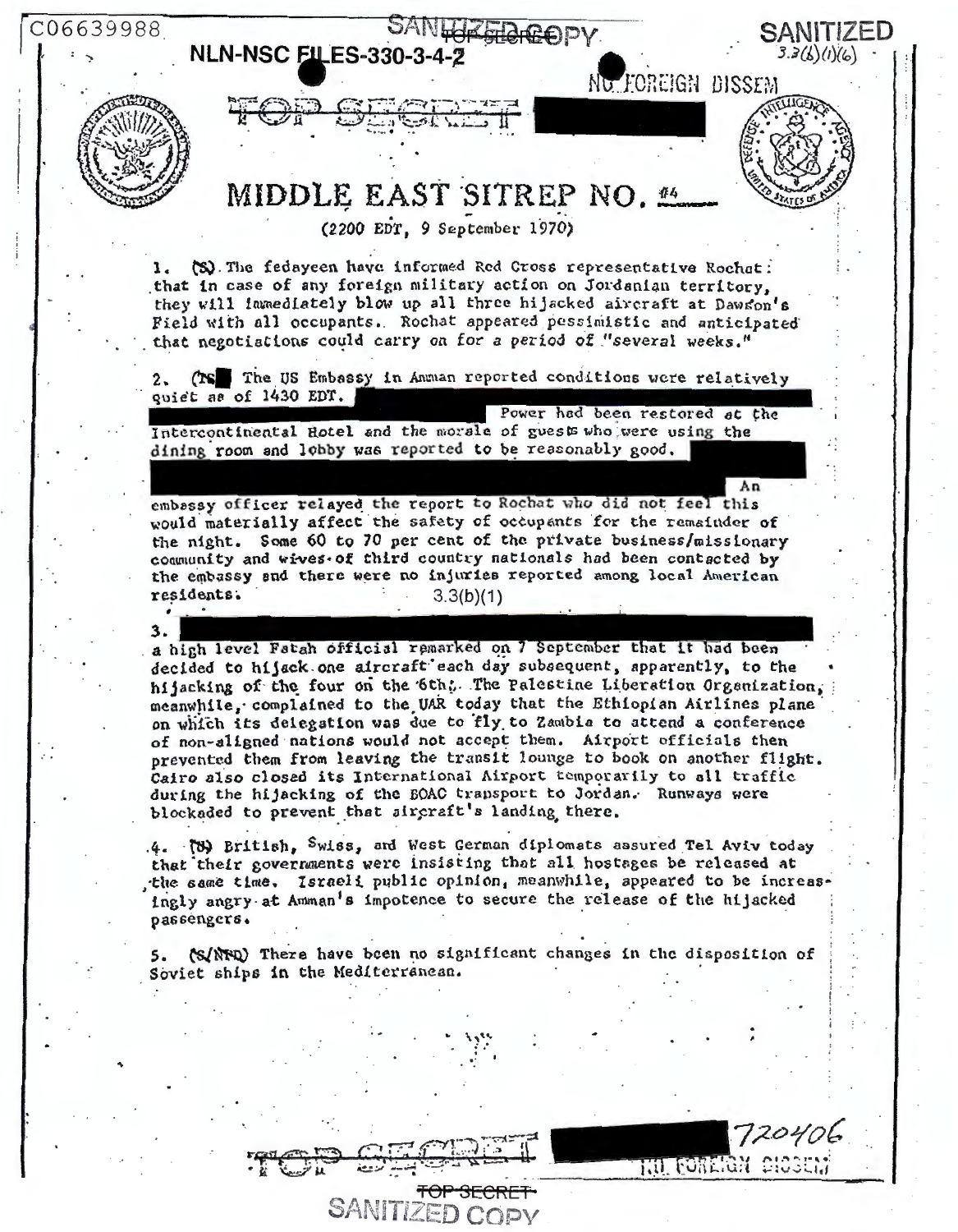

C06639988.

# MIDDLE EAST SITREP NO.

 $(1800 EDT, 9 SEP 70)$ 

**NLN-NSC FILE 330-3-4-2** 

1. According to AMEMBASSY Amman at 2000 local Embassy Office (Aveifel) spoke by telephone with ICRC representative Rochat who reported following:

As of this hour passengers on all three sircraft safe.

ICRC medical team permanently on site.

.c. Rochat described situation as "extremely serious". He hopes that a clear position will emerge from PFLP side by tommorrow morning although. he considers demands to remain "extremely tough".

d. Re deadline: Deadline now postponed with no specific expiration, negotiations are now considered to be open as far as time is concerned and Rochat anticipates very long negotiating process.

e. Rochat expects to have "very early" appointment with responsible Palestinians townorrow morning.

f. Rochat has requested second plane with unspecified supplies from ICRC, he intends to keep present ICRC plane at his disposal in Amman.

8. BOAC passengers number 145 including 24 unaccompanied children.

2. Rochat stated his appreciation for continuing contact and noted that he may have reason to call on USO for unspecified support on short notice.

3. Meeting between Rochat and representatives of airlines companies and western diplomatic missions, (Amman 4471) cancelled for tonight.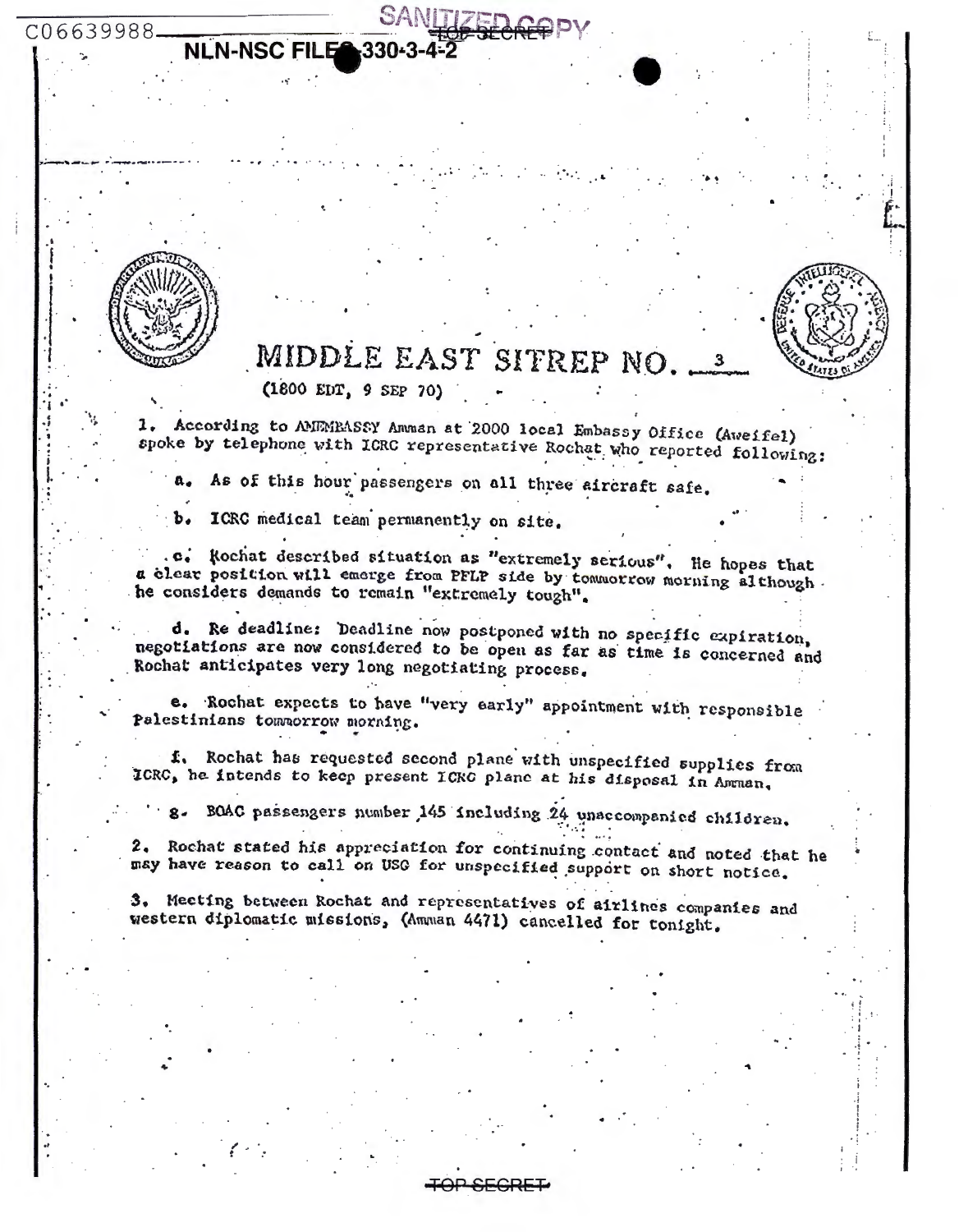

DATE: 9 September 1970 TIMP. 1540 EDT

SUBJECT: Jordanian Situation

# REFERENCE: EMB BEIRUT 7490 (U); EMB AMMAN 4498 (U); EMB LONDON 7156 (C);<br>3/0/ 7305-70 ; 3/0/ 734-70

1. (b) Jordanian Chief of Staff Haditha assumed full powers under King Hussein on 9 September. He ordered an inmediate cease-fire between the army and the fedayeen after fighting broke out in Amman and other areas. The fedayeen have hijacked another transport -this time a BOAC VC-10 with as many as 114 persons aboard -- to Dawson's field.

(8) Extremely heavy firing broke out again in Amman at about  $2.$ 0900 EDT. There was considerable small arms and later mortar fire. The army GHQ building was hit and one mortar round landed 100 meters east of the US Embassy. Later, the British reported that heavy firing was occurring in the direction of the US Embassy. London has lost contact with its embassy in Amman and is most disturbed over the situation there. The British evacuation machinery has been alerted.

heavy fire was renewed 3. in Irbid this morning. Pighting apparently is also taking place in other areas of Jordan.

4. The BOAC transport was hijacked on its leg from Bahrein to Beirut. It landed at Beirut, refueled, took on one commando and left at

(Continued)

**NO FOREIGN DISSERT** 

TOP SECRET

SANITIZED COPY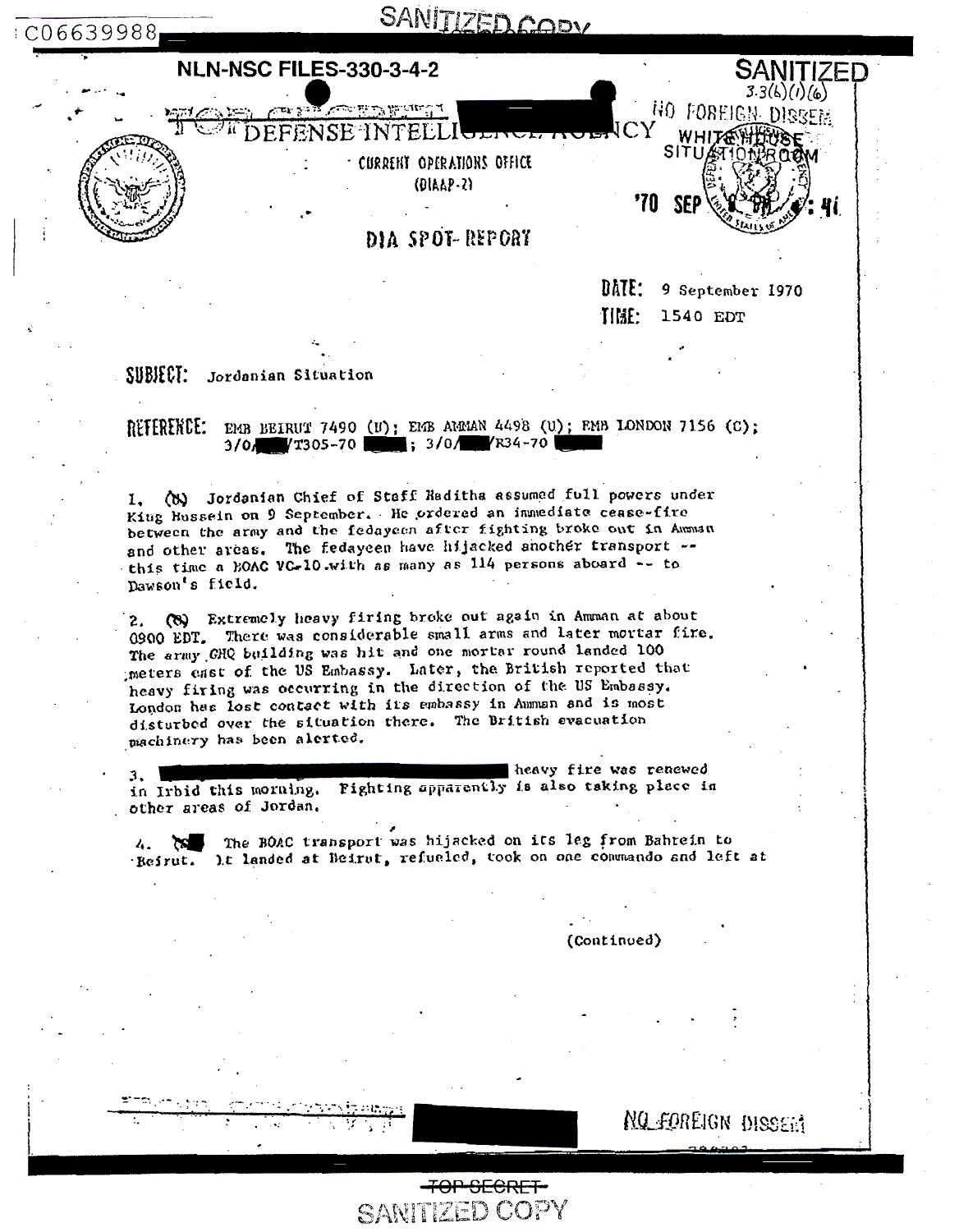C06639988

# SANITIZED COPY

 $SANITIZEF_3.3(b)(c)(c)}$ 

### **NLN-NSC FILES-330-3-4-2**

 $\sim 2.5$ 

0835 EDT. It has joined the Swissair and TWA transports at Dawson's landing which the fedayeen are now calling "revolution airfield" or "Hiberation airfield".

5. (SE No movement of Iraqi forces has been noted and Jordanian units have been alerted to report inmediately any Iraqi military activity.

### DISTRIBUTION:

WHITE HOUSE SIT ROOM DEPT OF STATE RCI DIA OF CIA OPNS CEN SEC DEY DEP SEC DEF Asst Sec Der, ISA ASST SEC DEF, PA Asst Sec Der, ADMIN CHAIRMAN, JCS ASST TO CHAIRMAN, JCS DIE, JOINT STAFF  $Dir, J-3$  $D(n, J_{\overline{L}_{12}^5 \cap \chi^{(1)}(\cdot), L_{12}^5})$ JCS (ACSAN) RM 10 324 ARPA (Dr. Rechtin)

AREN BY Julia k Miss Loezere DIAAP-5A1, X57040

RELEASED BY:

t, Bailio VI  $\mathbf{t}$ . - DEAP-251

SARPIFEERFCOPY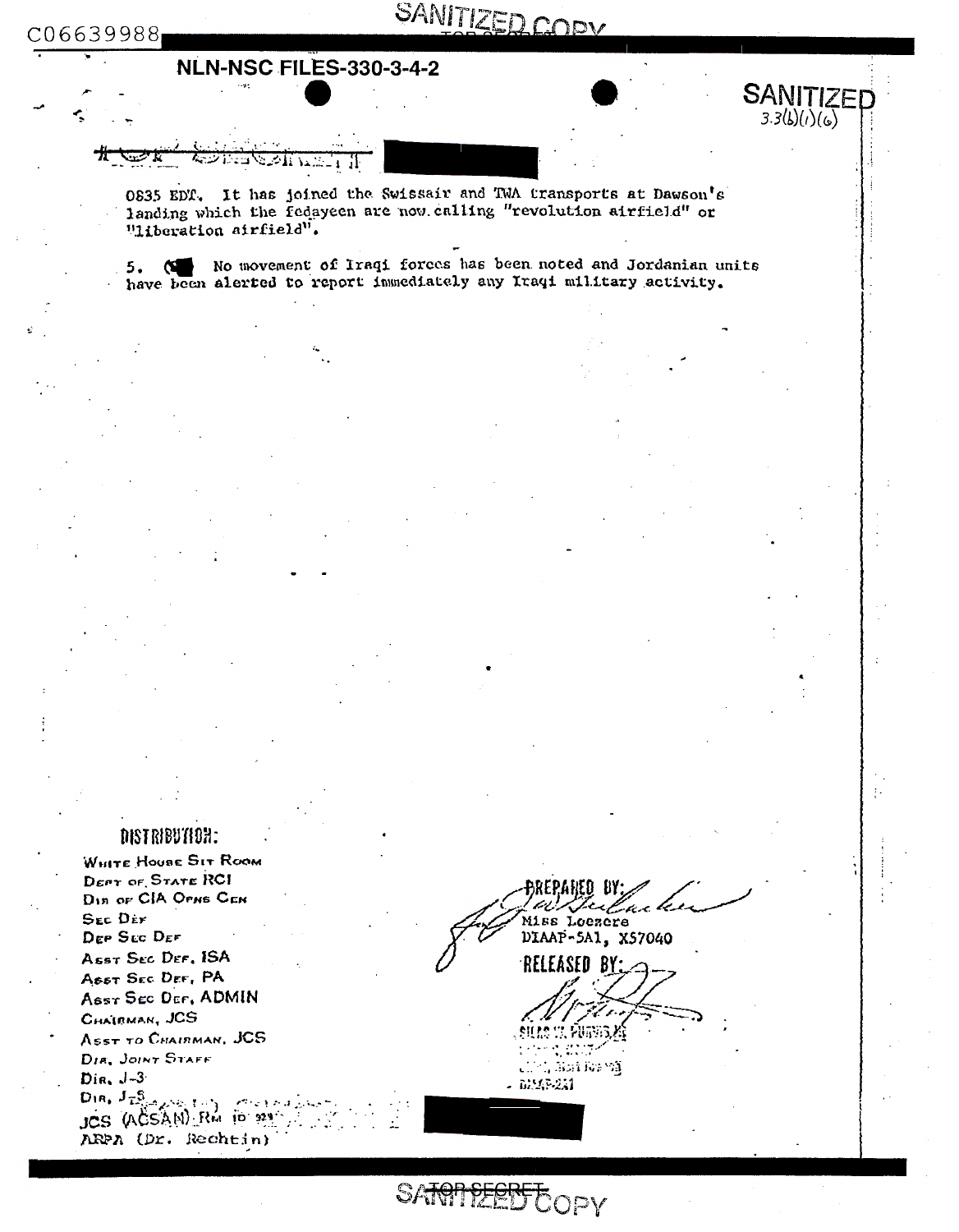C06639988





 $3.3(b)(1)$ 

## MIDDLE EAST SITREP NO.

CONTROLLED DISSEM

 $(0400$  EDT, 9 SEP 70)

#### General

(8) In view of the uncertain status of hostages in two hijacked airliners in Jordan and tensions there.

#### Jordan

 $\infty$ 

(8) The risks of an army-fedeyeen confrontation have increased although King Hussein is still trying to effect a compromise. The fedayeen have apparently repudiated the 8 September cease-fire agreement with the Jordanian government as a result of heavy fighting in Irbid. The agreement had called for a pull-back of troops from Amman and the removal of all armed fedayeen personnel. Military demonstrations were banned. A joint fedayeen-government committee was to supervise the agreement.

the official Jordanian security forces were not exercising control. There was sporadic firing of small arms with some sniper fire being aimed at the US Embassy. The fedayeen continued to set up roadblocks and check points including one near the Ambassador's residence. the fighting in other towns was the result of "tribal disturbance".

the last ten days vacillation and temporizing on the part of the Jordanian government have had a deleterious and demoralizing effect on the Jordanian army. the army will take the initiative against the fedaycen or begin to disintegrate into a "typical Arab political soldier organization".

(S/NFD) US Staff Sergeant Graham, who has been missing since 5 September and is believed to have been captured by the fedayeen, was reported by Jordanian officials to be at Popular Front for the Liberation of Palestine (PFLP) headquarters.

 $(S/NFD)$ the PFLP is determined to sabotage the Arab-Israeli peace talks with plans to

> 720297 **BOLLED DISSEM** <del>TOP SECRET</del> SANITIZED COPY